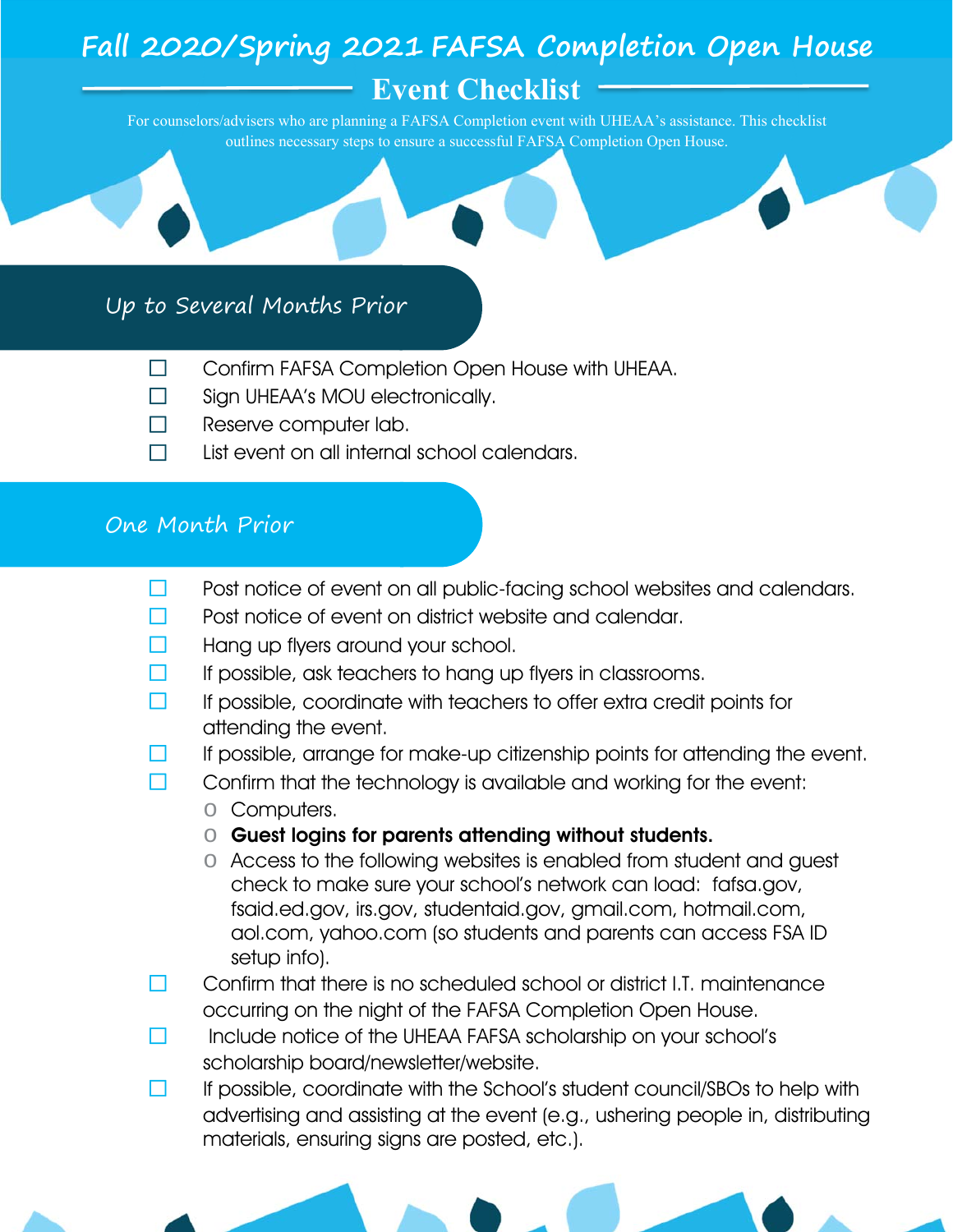#### Three Weeks Prior

- $\Box$  Include the event in any newsletters or communication to parents.
- **□** Send one email, text message, or phone call to parents about the event.
- ☐ Coordinate to ensure that at least one counselor, access adviser, or other educator on your staff who has attended a FAFSA Boot Camp will be present at the event, for the duration of the event.

### Two Weeks Prior

- $\Box$  Send one more email, text message, or phone call to parents about the event.
- $\Box$  Make posts about the event on your school or district social media.
- $\Box$  If possible, remind teachers about the event and coordinate extra credit.

#### One Week Prior

- Send parents the ["What You Need to File the FAFSA"](https://infogram.com/what-you-need-to-file-the-fafsa-1h8n6mdx05n96xo?live) flyer.
- $\Box$  Make posts about the event on your school or district social media.
- $\Box$  If possible, remind teachers about the event and coordinate extra credit opportunities.
- Include the event in your school announcements during the school day.
- ☐ Confirm that student council/SBOs to help with advertising and assisting at the event (e.g., ushering people in, distributing materials, ensuring signs are posted, etc.).
- Include video "What is the FAFSA?" in school announcements every day.
- Post the event to school's electronic or static marquee.
- □ Confirm that the entrances to the school and computer lab will be unlocked.
- $\Box$  Send one more email, text message, or phone call to parents about the event.
- $\Box$  Make another post on school or district social media about the event.